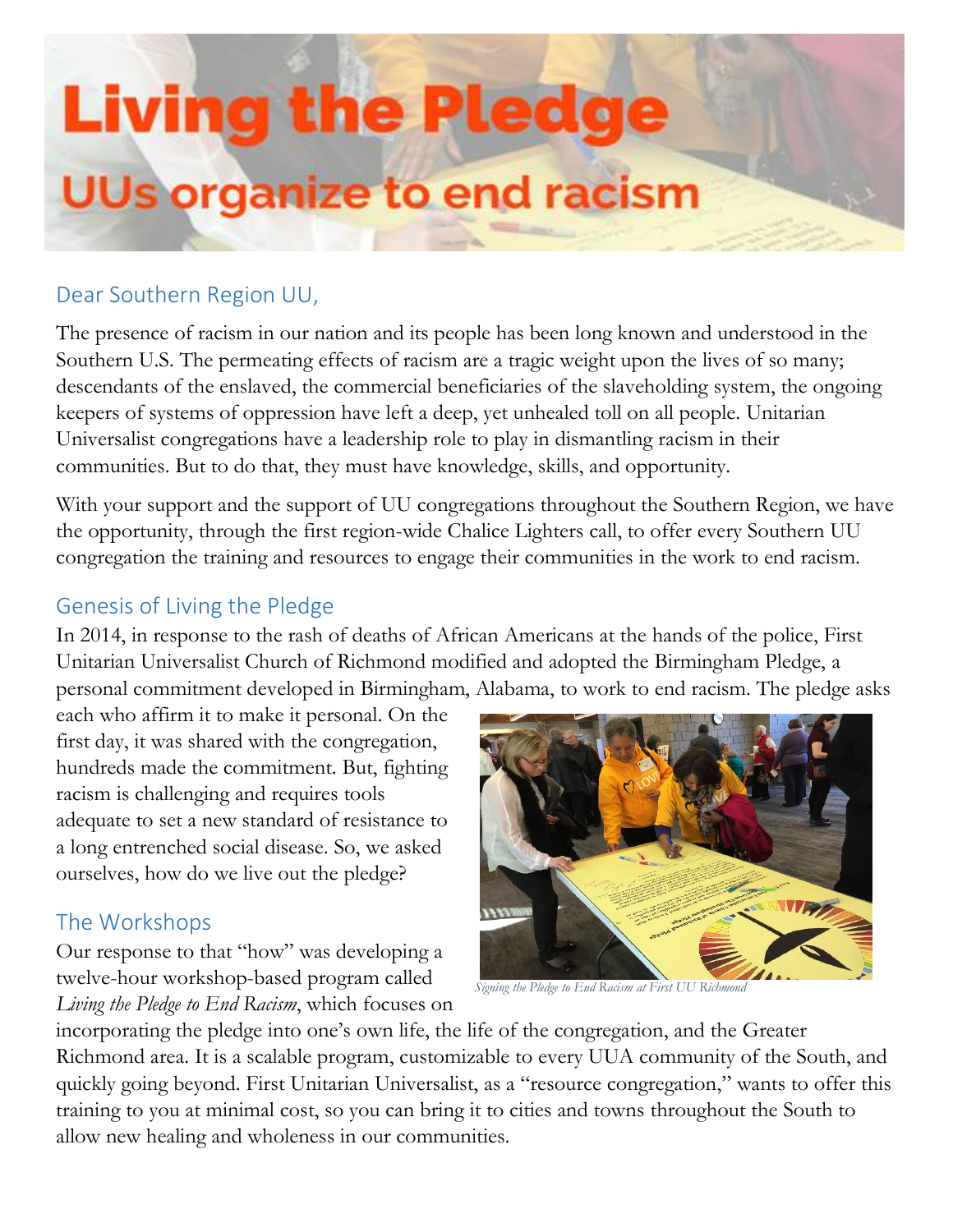*Living the Pledge to End Racism* is much more than a workshop for passive participants. It's a comprehensive program designed to build leaders through small group interactions, reflection, selfstudy, didactic presentations, and most importantly, a focus on making real commitments to become involved in the work to end racism in their community.

## Comments from *Living the Pledge* workshop participants

*As a result of this workshop, I feel even more strongly about building lasting, personal relationships with people of color. I have, through this experience, come to a better understanding of what true diversity means and how important it is for my whole life, not just my church life, to be diverse and open to many ethnicities, cultures, abilities, etc.*

*It's inspired me to be more diligent in speaking up for what I want to see - in the congregation and in the world.*

*This was a very well thought out class and I very much appreciate the time, energy and thought that went into it. It was motivating, educational and challenging. Keep it up, I hope the whole congregation attends!*

*So much gratitude! These sessions were clearly well planned and conveyed so much information with enough room for the sharing of personal experiences. Thank you. I'm really looking forward to October's workshop.*

*Thanks for putting this together - the small group/large group interactions were great, and having the small group facilitators was a great way to add even more depth for those who were able to serve as facilitators.*

*I was so impressed with the plans and the skill with which they were carried out. I continue to reflect on much that was presented in the sessions. I feel good about the Richmond Pledge and its promise for the future, both of our congregation and of the city.*

## The Model of LTP

The *Living the Pledge to End Racism* program is designed using a leadership development model so

participants gain skills and develop competence in not only talking about racism, but in facilitating discussions about race, and then working together to organize *Living the Pledge* workshops for people throughout their community. Instead of just talking about racism, we're developing knowledgeable, passionate leaders who can do something to address it. The *Pledge* strengthens local antiracism efforts, brings congregations together with other faith communities with like commitments, and creates teams of people involved on the local level in making change in their own communities.



Richmond Pledge Leaders and Facilitators (left around the table) Leigh Ann Luscan, Annette Marquis, Sharon Amoss, Leon Andrews, Jim Armstrong, Ryan Evans, Heather Greenwell, Reggie Henderson, Wendy DeGroat, Anita Lee, Barbara Henderson, Candice Evans (Not pictured: Anne Joseph, Dorothy Hollahan)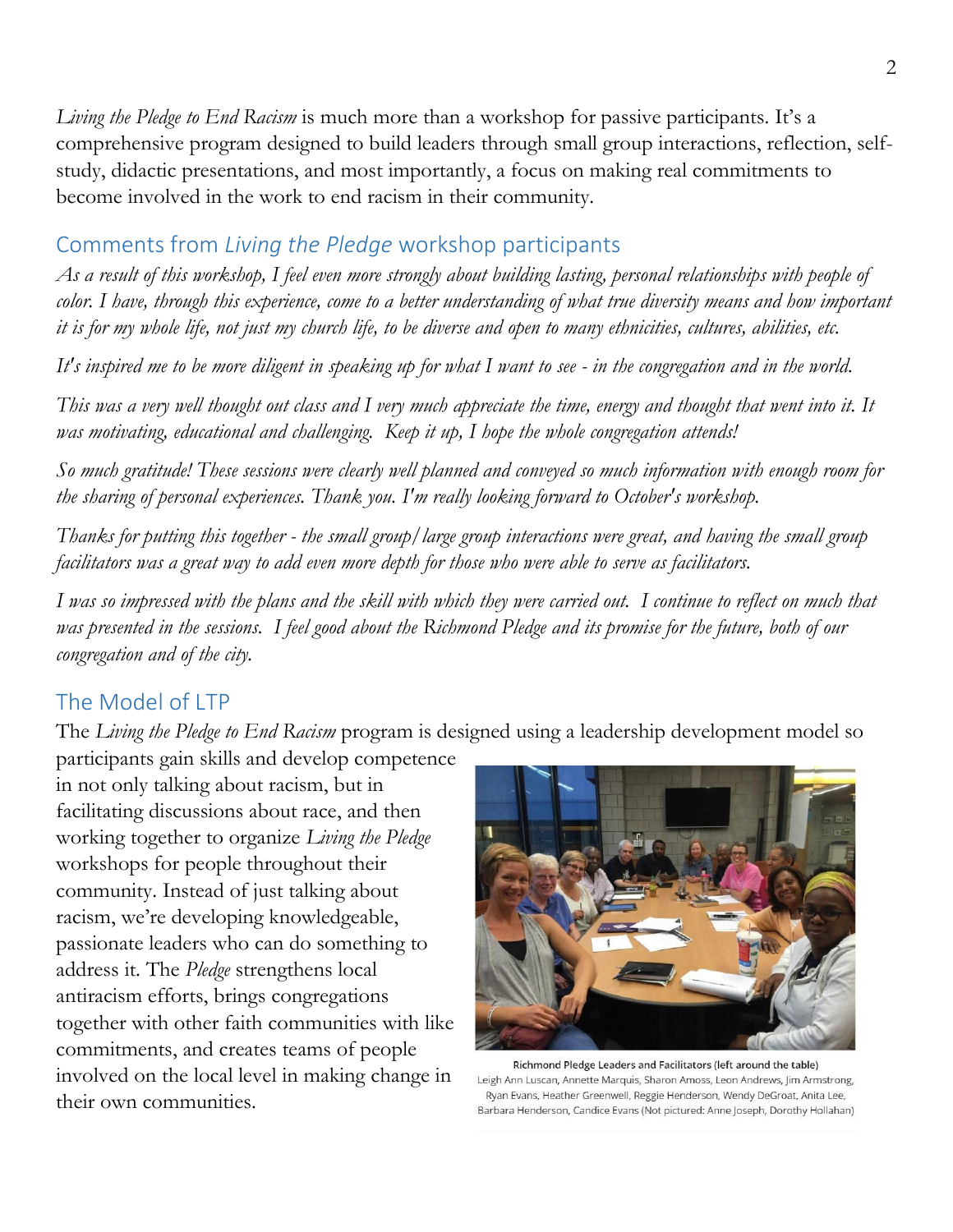The *Living the Pledge to End Racism* program includes:

- an organizers' guide
- a training module for small group facilitators
- six two-hour workshop modules
- facilitators workbooks
- participant workbooks
- online resources for participant pre-work
- commitment cards
- *I'm Living the Pledge* buttons
- ongoing support and consultation, as needed

We started *Living the Pledge to End Racism* in Richmond and almost immediately, our sister congregation in Glen Allen (Unitarian Universalist Community Church) heard of it and asked if their members could be a part of the training. Soon, with our support, they offered a workshop in their congregation. In addition, people from other faith communities in Richmond have become involved in our *Living the Pledge* efforts. A General Assembly program in 2016, led to the participation of 10 more UU congregations as far away as San Diego. The response to the concept and the repeated need to offer the class have happily filled our capacity. We have asked, how can we support more?

## To the South

With your generous donation and those of hundreds, and hopefully, even thousands, of other Chalice Lighters throughout the Southern Region, the *Pledge to End Racism* program organizers from First UU Church of Richmond will be available to provide curriculum and consultation to fifty (50) or more congregations in organizing the *Pledge to End Racism* programs for their communities. This will include how to develop *Living the Pledge to End Racism* workshops, select and train small group facilitators, and promote the program in your congregation and to your larger community – all with the goal of building a community-wide movement to end racism.

#### A Vision

By spreading the *Pledge to End Racism* program throughout the South, Unitarian Universalist congregations can have a recognizable impact on the rise in racial tensions and division and can play an essential part in building stronger communities imbued with justice, equity, and compassion.

## Conclusion

How fitting is it for the first Southern Regional Chalice Lighter's call to be used to confront the racism that has so long plagued this area? How wonderful will it be to see our congregations generate waves of personal pledges, rooted in the strength of religious congregations?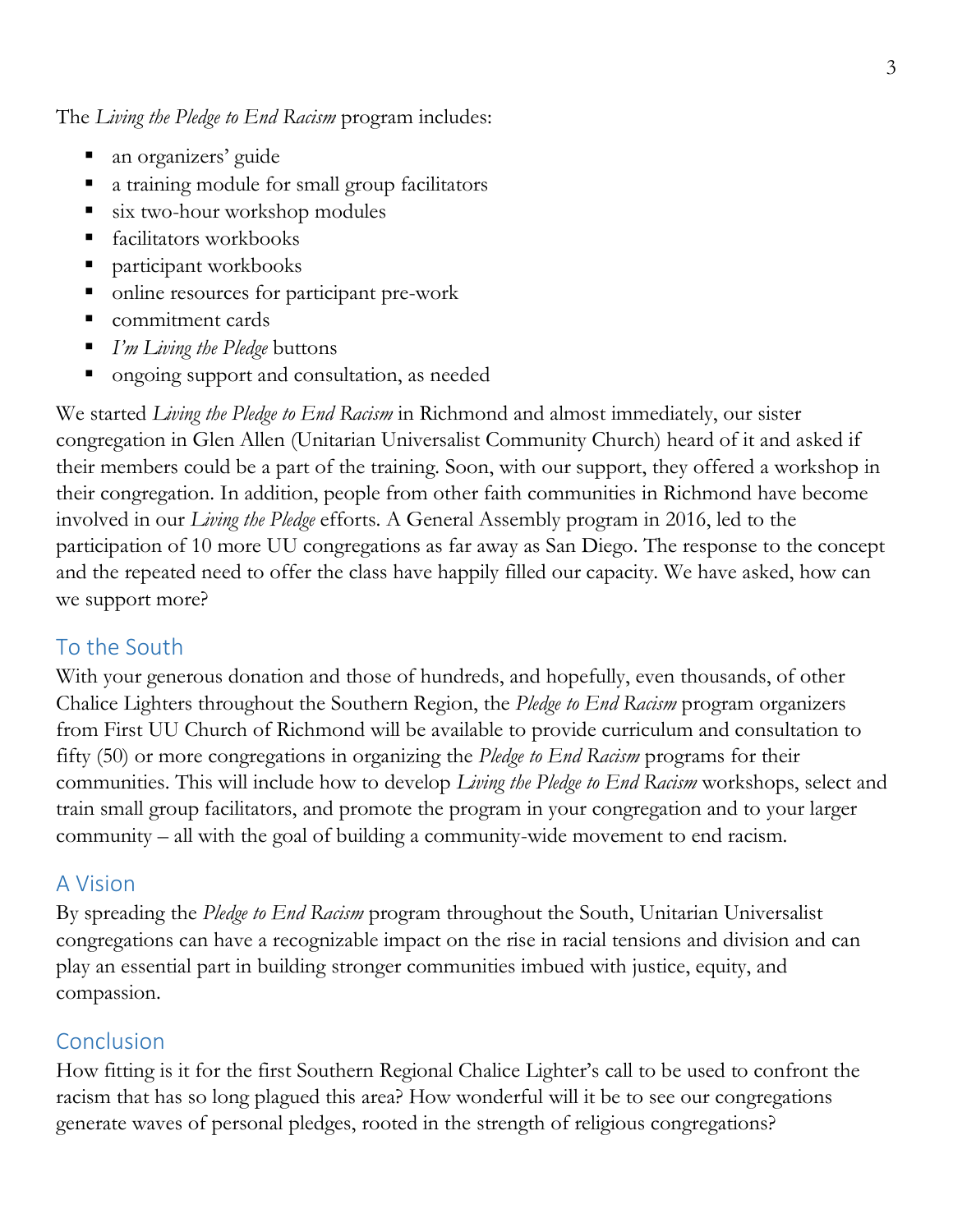We can't do this without your help. Your donation and the support of your congregation through a share-the-plate offering can make this happen.

Please join with us in leading the way toward healing for other faith communities in our land.

### How to Donate

#### **Online**

Donate online with this link:

Chalice [Lighters Pledge to End Racism Donation Form](https://secure.lglforms.com/form_engine/s/hf_xDmMfUCEnqR5K-h0Ogg)

Visa, MasterCard, American Express, JCB, Discover, and Diners Club accepted

#### By check

Make a check out to *First UU of Richmond – Chalice Lighters* (be sure to include "Chalice" Lighters in the "Payable to" or memo lines.

Mail to:

First Unitarian Universalist Church 1000 Blanton Ave. Richmond, VA 23221

Submitted by:

Anita Lee Annette Marquis Rev. Jeanne Pupke First Unitarian Universalist Church of Richmond